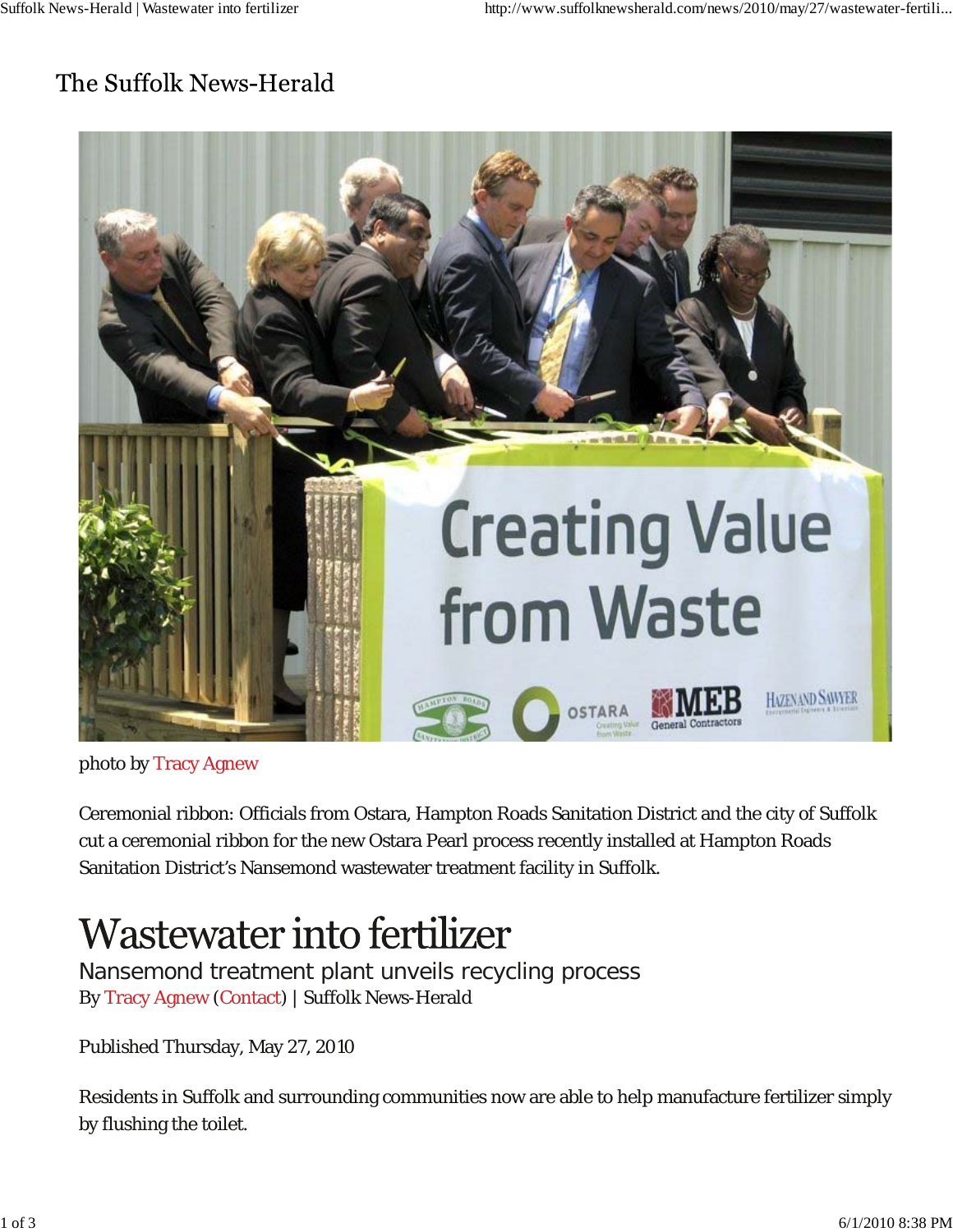The Hampton Roads Sanitation District and Ostara on Thursday unveiled a new process at HRSD's Nansemond treatment plant in Suffolk that will extract nutrients from wastewater and convert them into a slow-release fertilizer. Environmental attorney Robert F. Kennedy Jr. was the keynote speaker at the event.

"This will help to reduce the human impact on the environment while we work to reduce our ecological footprint," Mayor Linda T. Johnson said at the event. "We have welcomed the \$38 million investment in upgrades to the plant."

The investments included about \$5.3 million to install Ostara's innovative technology that extracts phosphorus and ammonia from wastewater before fluid is discharged into the James River. The nutrients then are manufactured into tiny beads of fertilizer called Crystal Green, which is sold to offset the costs associated with the project.

The process helps keep excess phosphorus and ammonia out of the James River — where they could choke wildlife by depleting the waters of oxygen — while at the same time cutting down on maintenance needs at the treatment facility, said plant manager William Balzer. The slow-release fertilizer also produces less runoff into the region's waterways than traditional fertilizer, he said.

"It's a matter of recovering that material and being able to reuse it," Balzer said.

The Nansemond plant was originally built in 1983 and was expanded in 1997. It treats up to 30 million gallons of wastewater from parts of Suffolk, Smithfield, Isle of Wight County, Portsmouth and Chesapeake every day. The plant is tucked away off College Drive, mere yards from the Monitor-Merrimac Memorial Bridge Tunnel.

Kennedy applauded the installation of Ostara's process in Hampton Roads, noting that he typically makes his living suing sewage treatment plants for abuse of the environment.

"Nobody has a right to use [the waterways] in a way that would diminish the enjoyment of others," he said, recounting the story of how he helped a group of citizen activists sue companies up and down New York's Hudson River that were releasing toxins into the river. "Today, as a result of their work, the Hudson is a model ecosystem," he said.

To ensure the project would be beneficial to the Hampton Roads region, HRSD tested the system in 2007. In the test, about 85 percent of the phosphorus and 40 percent of the ammonia that would have been wasted was recovered and used to manufacture the fertilizer.

By implementing the Ostara Pearl process, the Nansemond plant becomes one of the first in the country to recycle its wastewater into fertilizer.

The process helps reduce operational and capital costs, because it removes the substances that cause